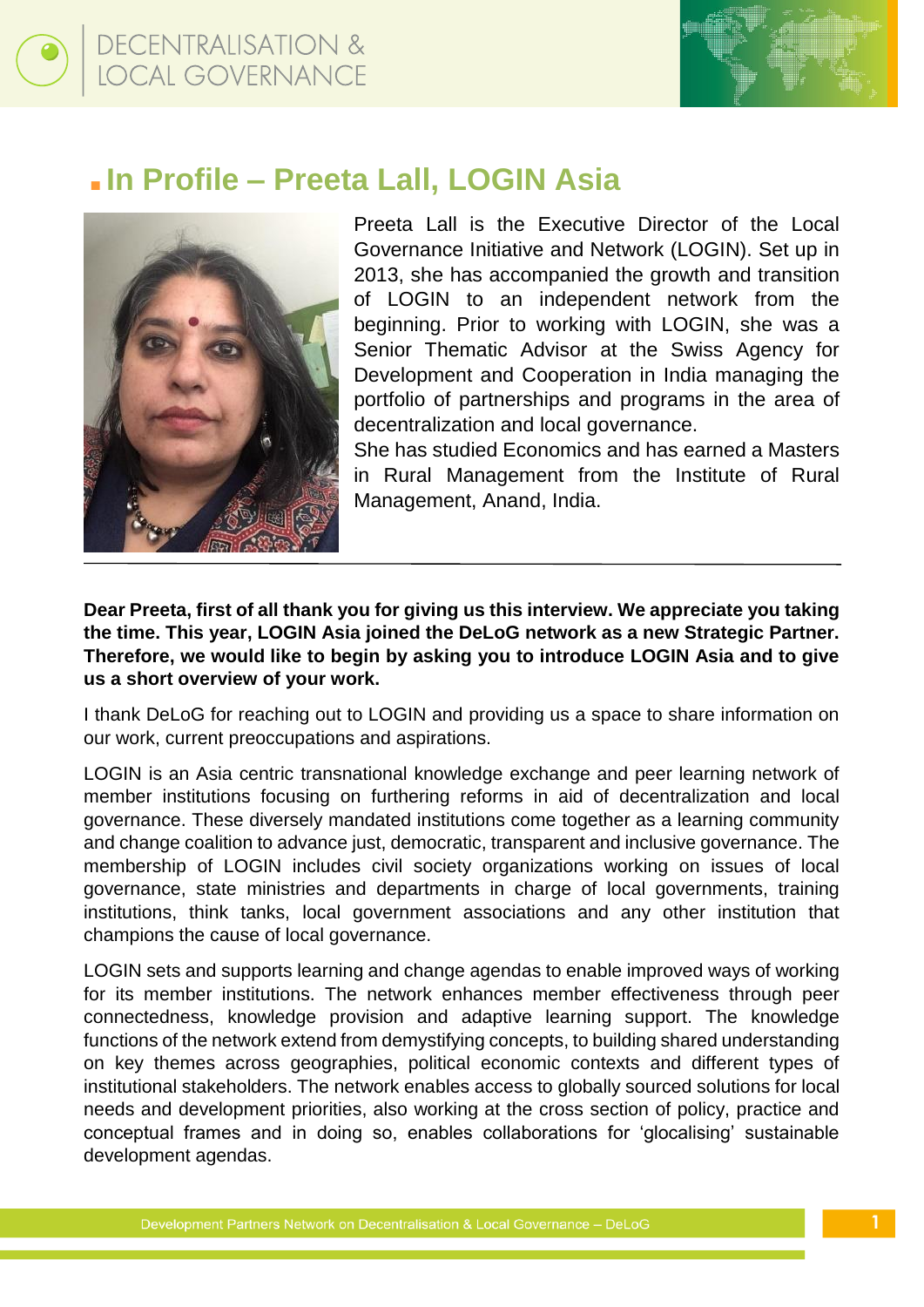# **Over the years, what have been LOGIN Asia's main insights with regard to Decentralisation and Local Governance in Asia and how can the other DeLoG members benefit from these findings?**

At the risk of repeating what is often stated, contextual factors play a significant role in terms of understanding decentralization reform trajectories in all the Asian countries which are represented in LOGIN. The disaggregated drivers influencing the pace and trajectory of decentralized governance range from market transitions, change in leadership and ideological positions of ruling regimes, political or economic crises; post-conflict dynamics and demands; historical legacies (e.g. unitary or federal systems, transitions from military or authoritarian rule, etc.) and economic development strategies. That said, there are a number of issues that resonate across the decentralization journeys of Asian countries. This applies predominantly to the inadequate devolution of functions, finances and functionaries to subnational or local levels. There is uneven alignment of legislative frameworks for sectoral service delivery with the legal frameworks for decentralization, leaving little space for local governments to decisively intervene in service delivery with sectoral ministries and departments. Even in cases where the decentralization process is backed by a strong legal framework, there is often lack of clarity on the range of functions devolved to different levels of local governments.

Some common concerns across countries of South, South-East and East Asia are shortfalls in institutional, human and technical capacities of local governments on the one hand, and difficulties of policy coordination between different levels of government and with sectoral departments, ministries and authorities on the other. Inadequate efforts towards fiscal decentralization and use of own revenue resources also lead to resource deficits for local governments. From the 'demand side', lack of space for citizen participation in local planning, implementation, monitoring as well as weak systems of transparency and accountability in local governments – where such mandates are in place – represent persistent challenges to democratic development at the local level.

LOGIN, with the diversity and reach of its membership, can provide a valuable platform for DeLOG to access a cross-section of institutions and country perspectives in the Asian DLG context. We would be happy to share granular insights and evidences from the work of LOGIN member institutions with DeLOG.

# **What topics would you like to focus on in your cooperation with the DeLoG network and why?**

LOGIN has been keen to learn from successful cases of public private partnerships for decentralized infrastructure development and service provision to better understand the drivers and enablers in order to leverage this modality. The network is seeking evidence of vertical and horizontal partnerships across local and subnational governments to deliver services, which require scale and proportion of planning and delivery far beyond the capacity of one or few local governments. The network could benefit from good practices and successful experiences of innovative partnerships (multi-stakeholder, public-private) in support of effective service delivery towards the localisation of the SDGs.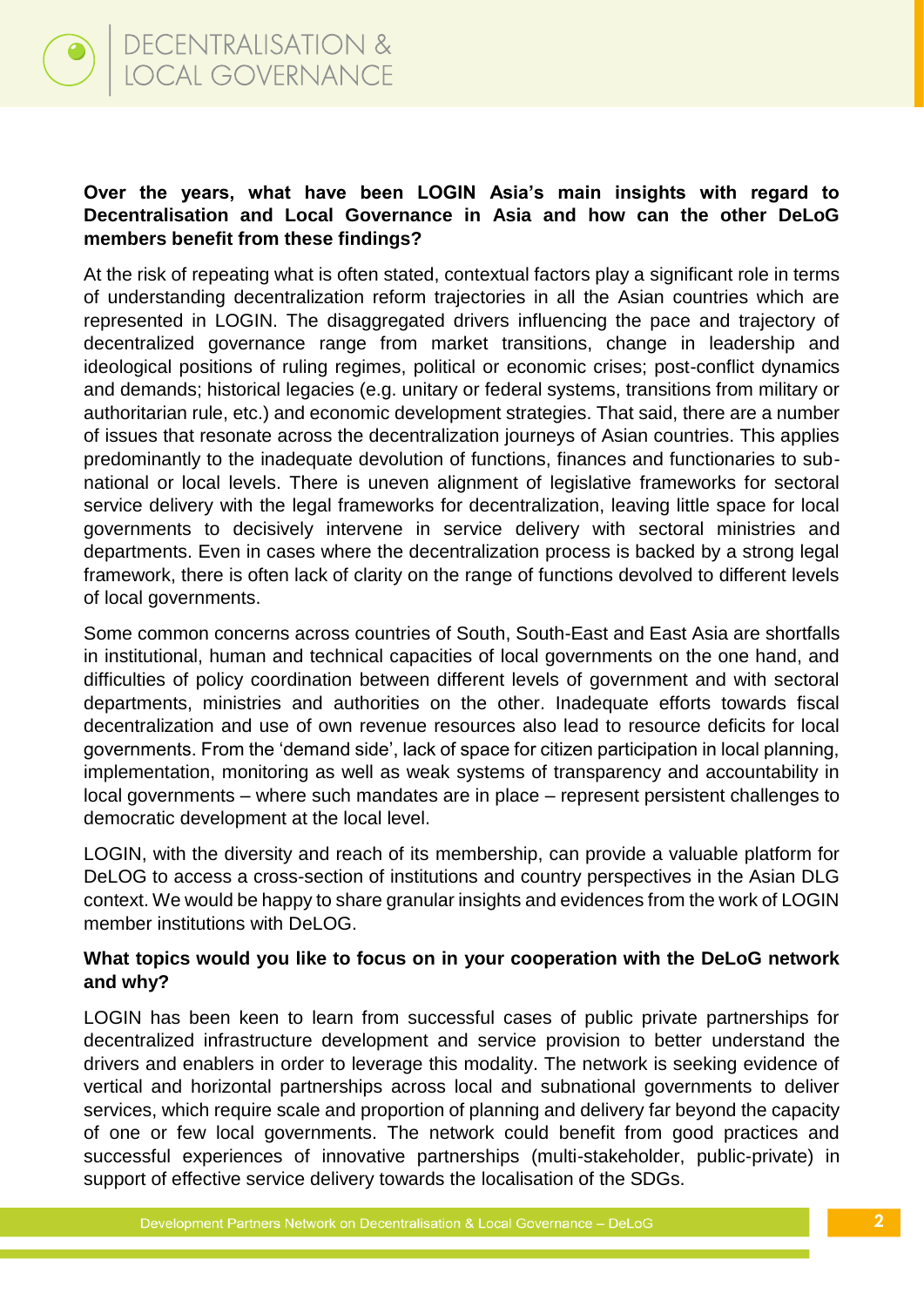LOGIN is also interested in contributing and benefiting from grounded insights on improving effectiveness of local governments in fragile and post conflict contexts.

### **How has LOGIN Asia benefited so far from its participation in the DeLoG network?**

DeLoG serves as an invaluable space for deliberating on policy priorities and programme strategies of development partners and partnering with international institutions. This year LOGIN collaborated with the DeLoG Secretariat and DeLoG member ADB as well as DeLoGs strategic partner UCLG to organize a joint workshop on 'Enhancing Capacities of Local Governments in localizing the SDGs'. Moreover, LOGIN has participated in DeLoG webinars from time to time. Our network has also been represented in the joint learning event on local governance and sustaining peace organized by the DeLoG Secretariat and the DeLoG members UNDP, UNICEF and SDC and hosted by the Belgian Development Agency ENABEL. The E-course offered by DeLoG has been publicized to LOGINs members and it is hoped that institutions will benefit from DeLoG's learning offers.

### **What do you see as the main challenges for knowledge platforms working on effective decentralisation and local governance such as the DeLoG network and LOGIN Asia?**

As a knowledge platform on decentralization and local governance, it is a constant challenge to create visibility for the outcomes and thereby the effectiveness of the work we are invested in.

Given that the Network relies on harbouring knowledge exchange as the main means of capacitating its members, it implies investing significantly in creating a safe, non-competitive space for debate, deliberation and analysis. There is also reliance on tools and methods that balance the need for comparability while allowing for adequate contextualization and nuance.

Focusing only on Decentralization and Local Governance, the network needs to be constantly attentive to political economic complexities and DLG drivers across the countries that are represented in LOGIN.

The challenge also lies in engaging and making evident the wealth of tacit knowledge available with the seasoned and grounded practitioners and policy makers that are represented in LOGIN. It is a constant preoccupation of the network to identify and select knowledge management tools and learning methods that prove relevant in problem clarification, facilitating the 'right' peers to come together, managing exchange and enabling the subsequent application and adaptation of learning.

Costs of face to face engagement, uneven digital capacities and environments, pockets of resistance to virtual engagement, language barriers across a regional network and of course the range of interests that are being served through a network as LOGIN are some other points of concern and are in need of attention.